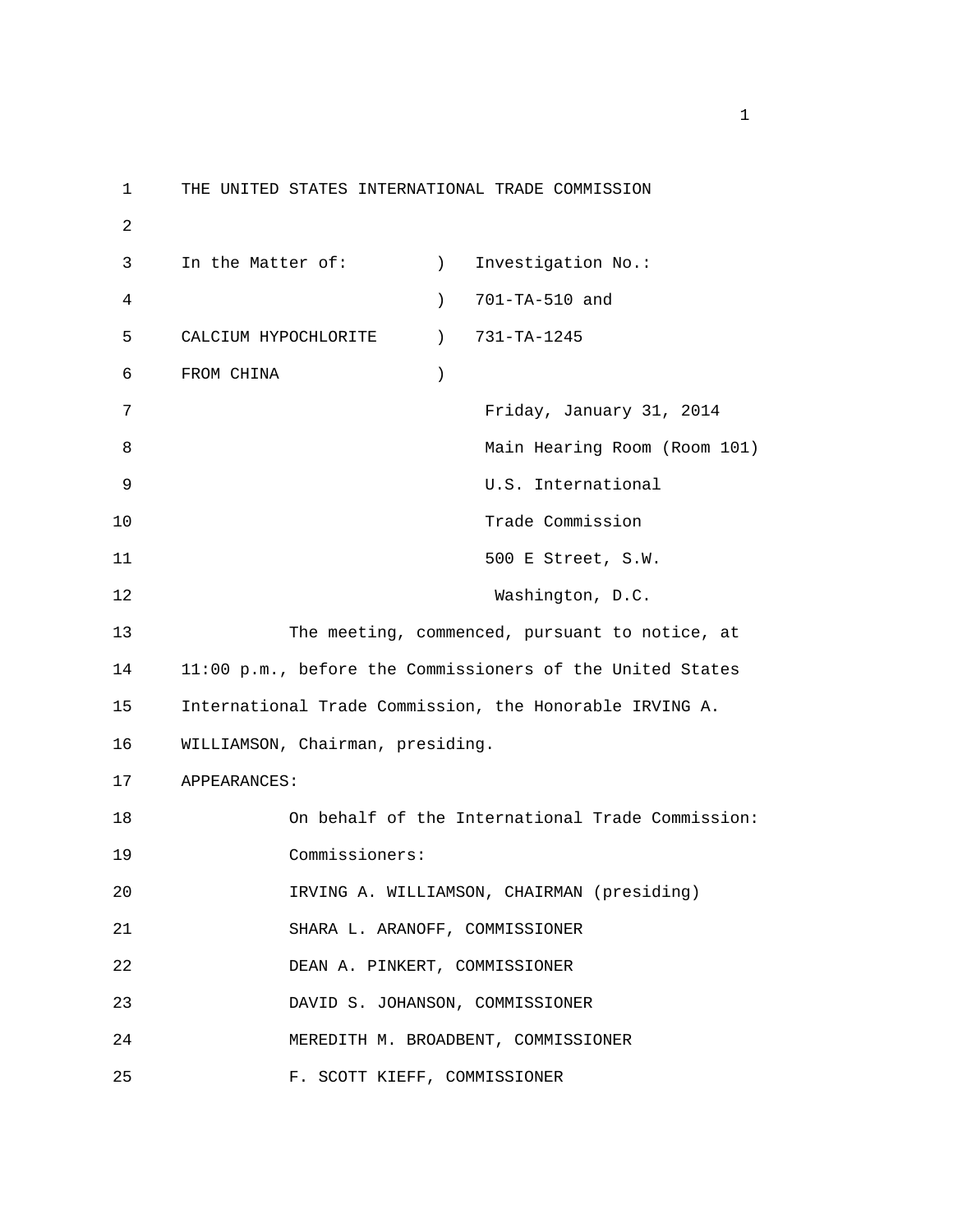1 APPEARANCES (Continued) 2 LISA R. BARTON, ACTING SECRETARY TO THE 3 COMMISSION 4 SHARON BELLAMY, PROGRAM SUPPORT SPECIALIST  $5<sub>5</sub>$  6 Staff: 7 JOANNA LO, INTERNATIONAL TRADE ANALYST 8 CHRISTOPHER ROBINSON, INTERNATIONAL TRADE 9 ANALYST 10 JAMES FETZER, ECONOMIST 11 DAVID BOYLAND, ACCOUNTANT/AUDITOR 12 JOHN HENDERSON, ATTORNEY-ADVISOR 13 ELIZABETH HAINES, SUPERVISORY INVESTIGATOR 14 15 16 17 18 19 20 21 22 23 24

25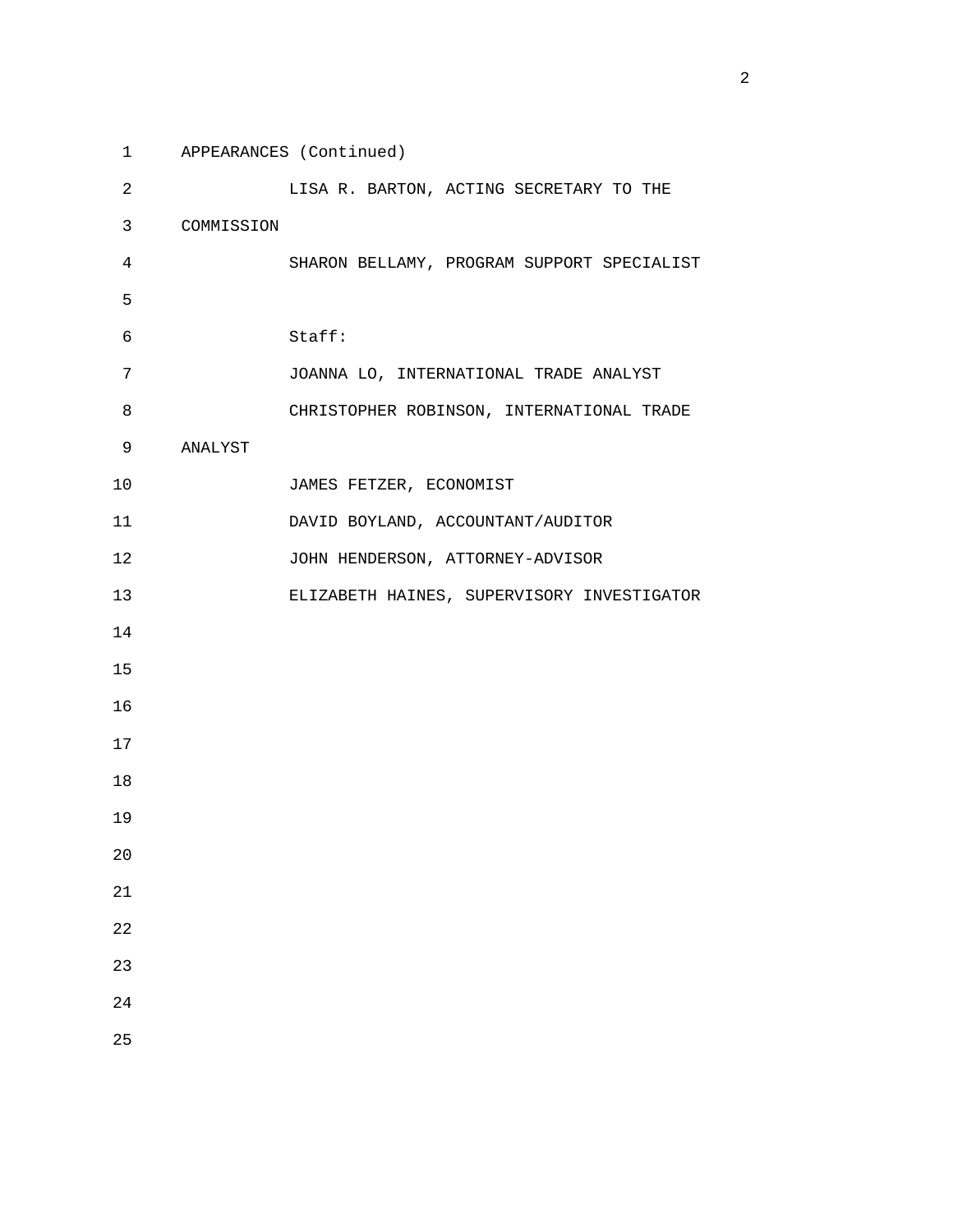1 P R O C E E D I N G S  $2(11:00 \text{ A.M.})$  3 CHAIRMAN WILLIAMSON: Good morning. This meeting 4 of the U.S. International Trade Commission will now come to 5 order. 6 Welcome to Commissioners Aranoff and Kieff for 7 participating by telephone. 8 COMMISIONER ARANOFF: Good morning. 9 COMMISSIONER KIEFF: Good morning. 10 CHAIRMAN WILLIAMSON: I understand that there are 11 no agendas for future meetings, minutes, ratification lists, 12 or outstanding action jackets to consider. 13 Next we turn to the vote in Investigation Nos. 14 701-TA-510 AND 731-TA-1245. Preliminary Calcium 15 Hypochlorite from China. 16 Welcome to staff who participated in these 17 investigations. 18 Are there any questions for the staff? 19 (No response.) 20 CHAIRMAN WILLIAMSON: Are there any additions or 21 corrections to the staff report? 22 SUPERVISORY INVESTIGATOR HAINES: Elizabeth 23 Haines revisions are contained in memo INVMM008. 24 CHAIRMAN WILLIAMSON: Is there any objection to 25 approving the staff report as revised?

<u>3</u>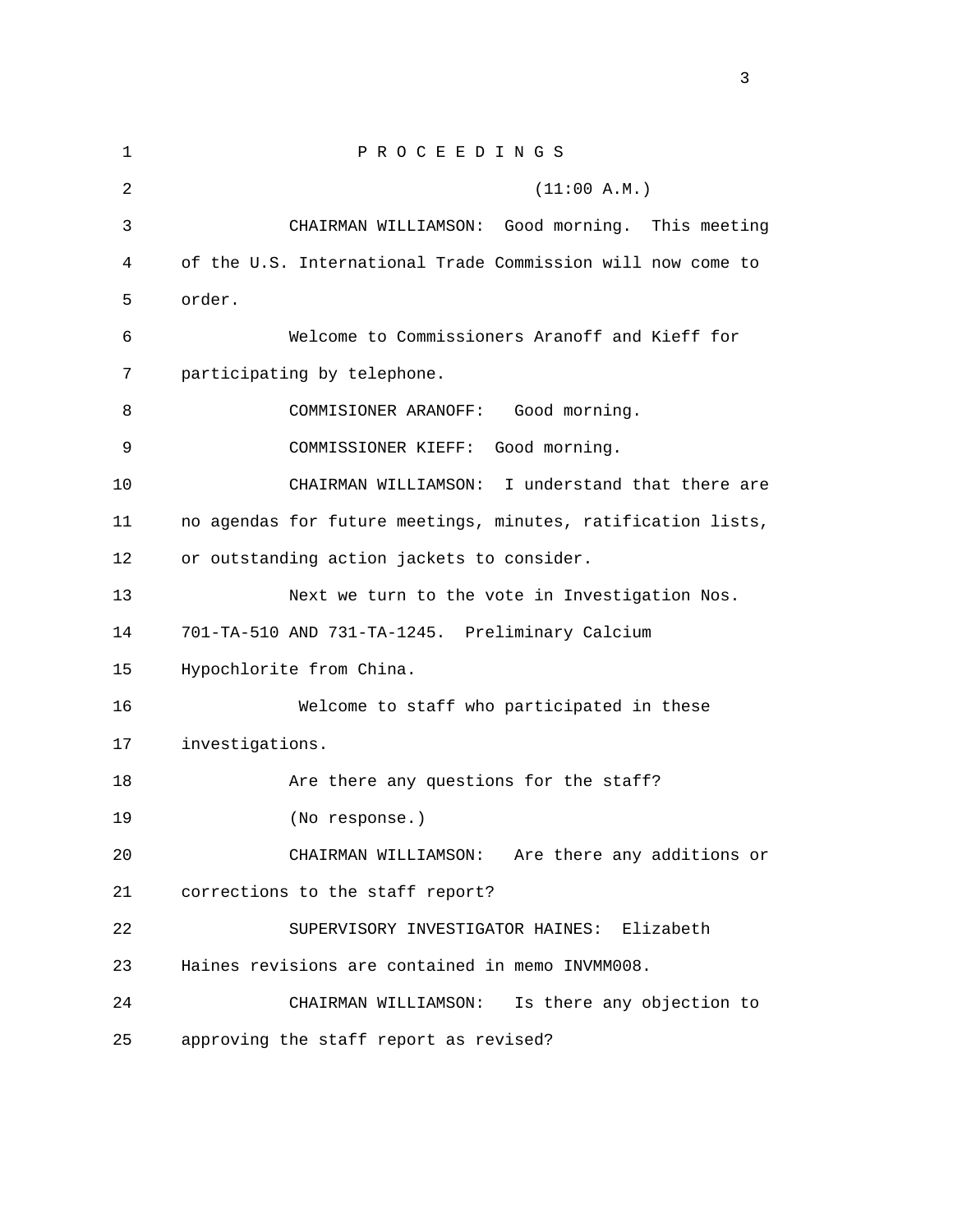1 (No response.) 2 CHAIRMAN WILLIAMSON: Hearing none, it is 3 approved. 4 Madam Secretary will you please call the role? 5 SECRETARY BARTON: Thank you Mr. Chairman. 6 Commissioner Johanson? 7 COMMISSIONER JOHANSON: I vote in the 8 affirmative. 9 SECRETARY BARTON: Commissioner Aranoff? 10 COMMISSIONER ARANOFF: I vote in the 11 affirmative. 12 SECRETARY BARTON: Commissioner Williamson? 13 COMMISSIONER WILLIAMSON: I vote in the 14 affirmative. 15 SECRETARY BARTON: Commissioner Kieff? 16 COMMISSIONER KIEFF? I vote in the affirmative. 17 SECRETARY BARTON: Commissioner Broadbent? 18 COMMISSIONER BROADBENT: I vote in the 19 affirmative. 20 SECRETARY BARTON: Commissioner Pinkert? 21 COMMISSIONER PINKERT: I vote in the affirmative. 22 SECRETARY BARTON: Mr. Chairman the Commission 23 has reached an affirmative determination. 24 CHAIRMAN WILLIAMSON: Thank you Madam Secretary, 25 further information regarding these determinations will be

4